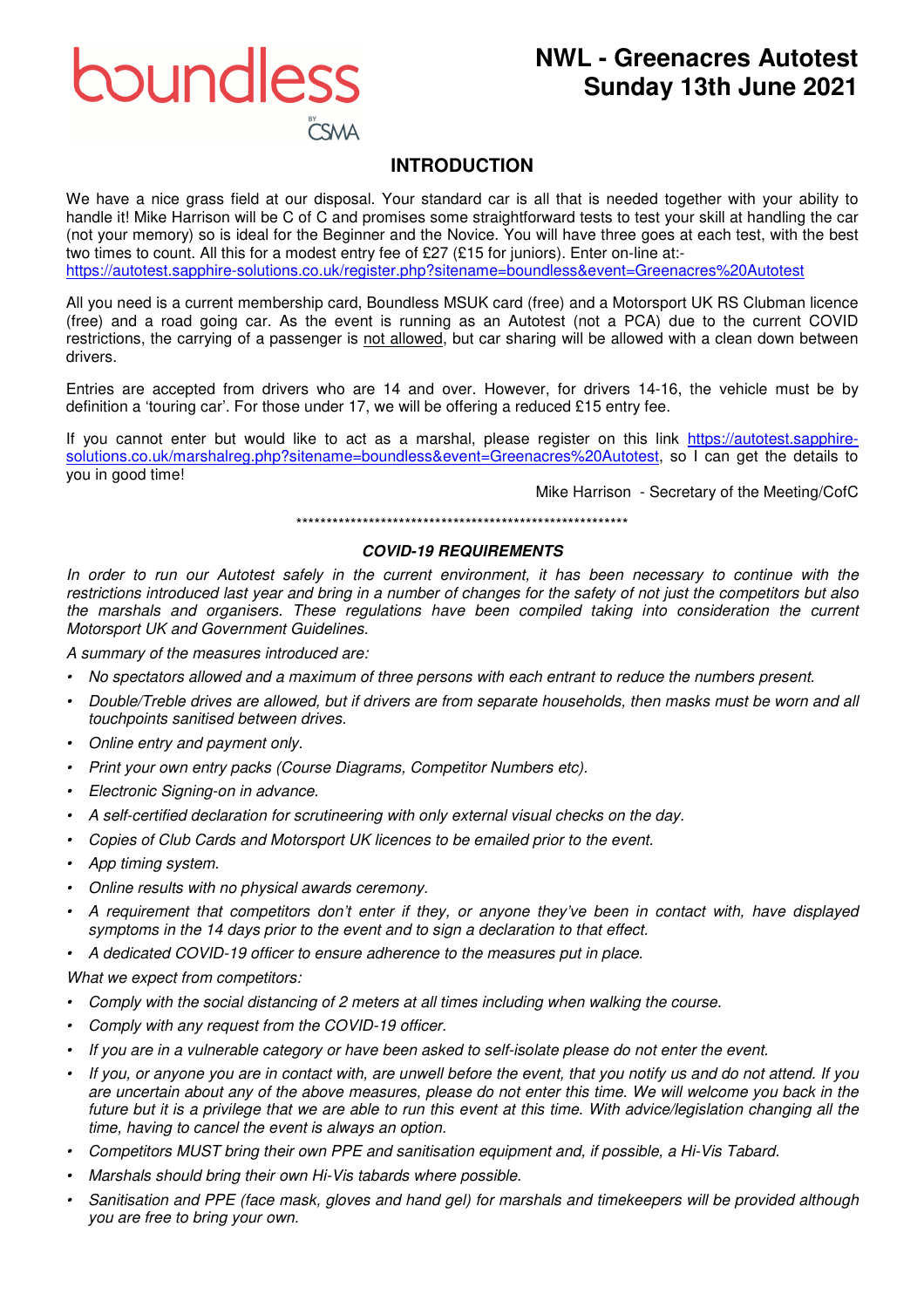#### **Supplementary Regulations**

- 1. Boundless by CSMA, North West London Group will organise a Clubmans permit Autotest on Sunday 13th June 2021 at Stanbridge, Dunstable, Beds. MR 165/969239, nearest post code LU7 9JD.
- 2. The meeting will be held under the General Regulations of Motorsport UK (incorporating the provisions of the International Sporting Code of the FIA), these Supplementary Regulations and any other written instructions that the organising club may issue for this event.
- 3. Motorsport UK Permit number 121500 has been issued.
- 4. The event is open to members of Boundless by CSMA, Bedford CC, Blackbird AC, Chelmsford MC, Club Triumph, Dolphin MC, Falcon MC, Farnborough DMC, Green Belt MC, Harrow CC, HRCR, London Irish MC, Loughborough CC, MGCC, Middlesex County AC and Oxford MC.

All competitors must hold a current club membership card and must also be in possession of a Motorsport UK competition licence. The minimum required is a "RS Clubman", which is free to obtain from https://rsclubman.motorsportuk.org Please apply in good time.

Please note the requirement for Boundless members to also have a Boundless Motorsport UK Card and if you haven't got one already, please apply in plenty of time. To request a card, please contact Member Services on 0800 669944 or email member.communities@boundless.co.uk

5. Entries open on publication of these regulations. Signing-on, scrutineering details and copies of all licences to be returned to the Secretary.

Tuesday June 8th Entries Close and event paperwork emailed to competitors.

6. Signing-On.

There will be NO Signing-On at the event.

 A completed Signing on sheet and COVID-19 scrutineering declarations must be returned to the Secretary before 21:00 Sunday June 6th 2021.

 Any competitor who has not returned the completed paperwork by 21:00 Sunday June 6th 2021 may be excluded and their place offered to the next reserve.

 Competitors are required to supply visual evidence of a qualifying Club membership card and a Motorsport UK RS Clubman, or above, to the Secretary before 21:00 Sunday June 6th 2021.

The minimum age for drivers in the Clubman Autotest event is 14.

 Once a signing On sheet and copies of Club and Motorsport UK licences have been received by the Secretary, the Final Instructions, Test Diagrams, Vehicle Identification Numbers, Test running order, an entry list and a link to the LIVE results will be sent to each competitor prior to the event. Vehicle numbers must be displayed throughout the competition as instructed by the organisers.

### **It will be the competitor's responsibility to print these and bring them with them.**

#### **No spares will be available on the day.**

- 7. There will be three classes only:-
	- (a) Front wheel drive production vehicles up to 1400cc
	- (b) Front wheel drive production vehicles over 1400cc
	- (c) Rear wheel drive production vehicles

Saloons to include hatchbacks and estates. Pickups & vans will NOT be accepted. Hybrid and electric cars will now be accepted, so long as they remain unmodified. Vehicles must comply with Motorsport UK Technical Regulations J.

#### 8. Awards will be presented as follows:-

(a) Fastest Time of the Day - Greenacres Trophy + an award<br>
(b) 1st in class - an award (subject to 5 starters)<br>
(c) 2nd in class - an award (subject to 10 starters) - an award (subject to 5 starters)  $\overline{c}$  2nd in class  $\overline{c}$  - an award (subject to 10 starters)<br>
(d) Best Novice  $\overline{c}$  - an award (subject to 5 starters) (d) Best Novice - an award (subject to 5 starters)<br>
(e) Best Beginner - an award (subject to 5 starters) (e) Best Beginner - an award (subject to 5 starters)<br>(f) Best NWL - an award (subject to 5 starters) (f) Best NWL - an award (subject to 5 starters)<br>(g) Best Lady - an award (subject to 5 starters) - an award (subject to 5 starters) (h) Best Junior - an award (subject to 3 starters)

Note No entrant may win more than one award.